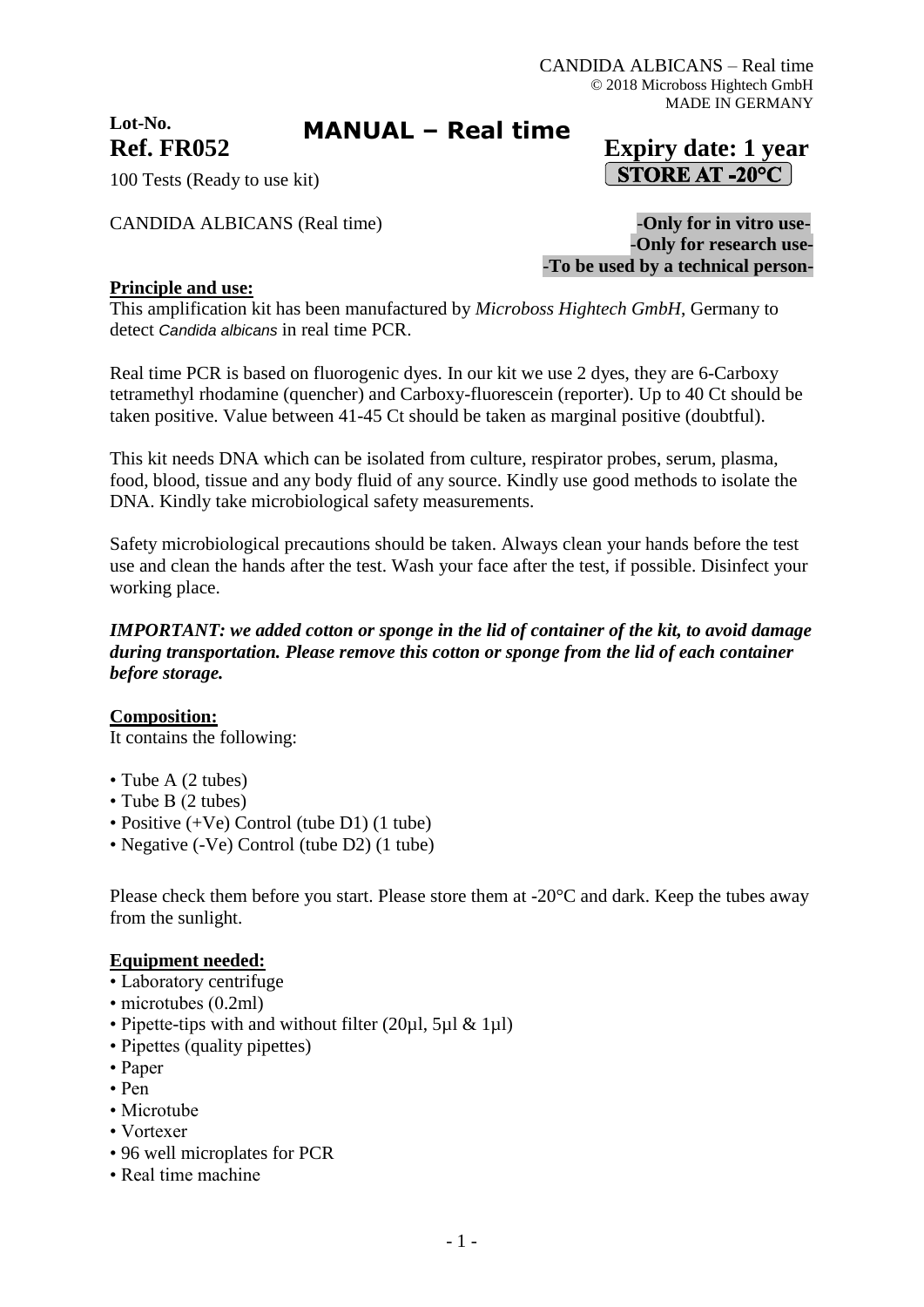### **Procedure:**

After your DNA isolation is completed. (Use good quality isolation method). Please go to PCR step

### **STEP A**

1. Thaw one tube of A, B, D1 and D2 each. After thawing, put the tubes on 4°C (as it is better). If not in use, store at -20°C. Keep tubes away from sunlight.

2. Mark your microtubes with a sample number and with +Ve Control and –Ve Control.



3. Thaw tube A. Add 8µl of tube A to each tube. One can also use 96 microwell plate.



- **Your Probe**
- 4. Add 10µl of B to each microtube. Avoid to touch the wall of the microtubes.



### **TIP: you can mix 8µl of A + 10µl of B together in one tube (it will be a total volume of 180µl for 10 reactions). From this one can take 18µl and distribute in each tube. In this way one can save the hardware and time.**

6. Add 2µl of your DNA template (DNA isolated from samples) with pipette tip with filter to each microtube according to your label except +Ve and –Ve (Avoid touching the wall). **Use everytime a new pipette tip** (for each sample)! Mix it.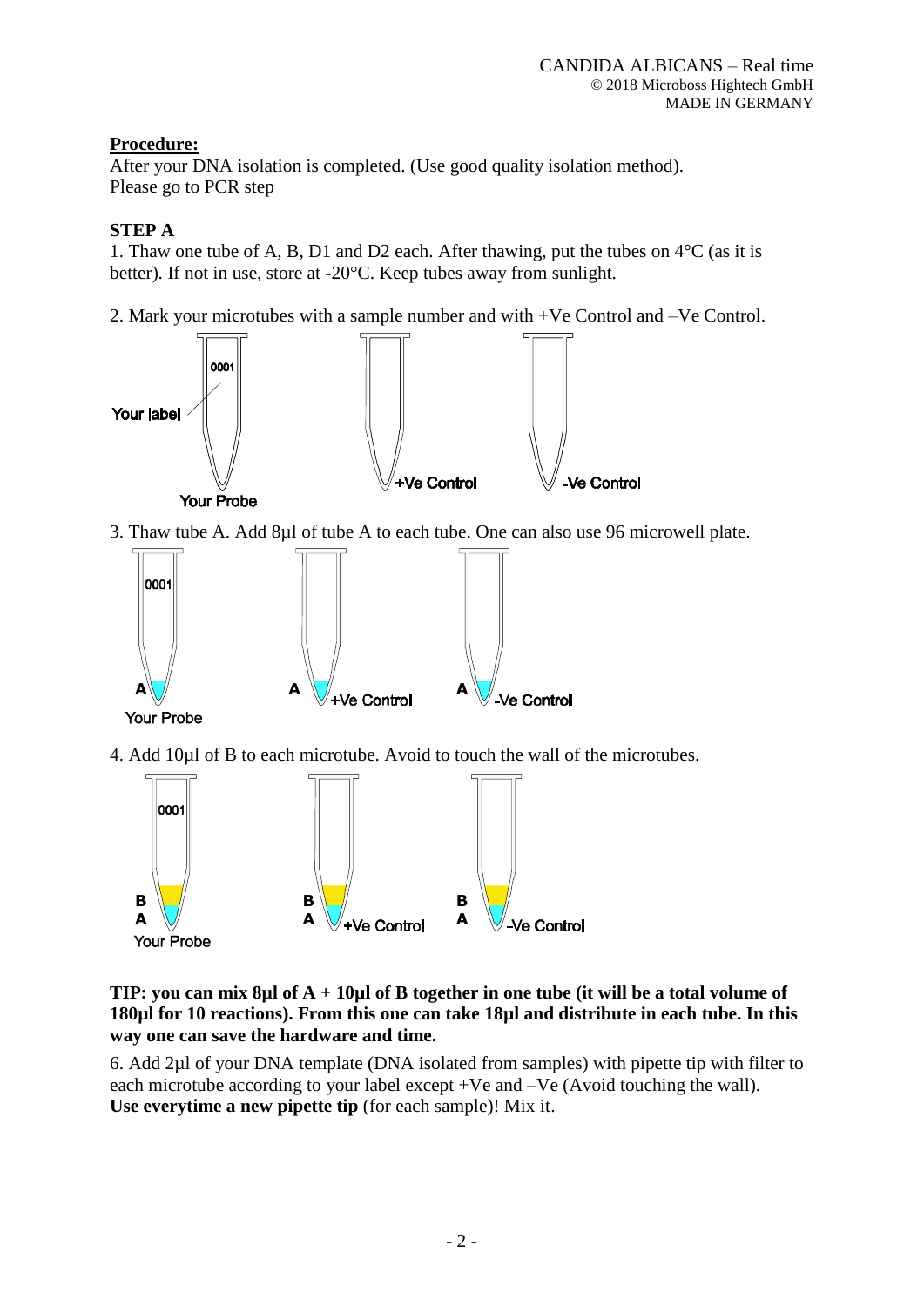

7. Use new pipette tip with filter. Add  $2\mu$ l of +Ve (tube D1) to +Ve Control (avoid to touch the wall). Use a new pipette tip. Mix it.



8. Use a new pipette tip. Add 2µl of –Ve (D2) to –Ve Control (don't touch the wall). Mix it.



9. Centrifuge all tubes for 20 sec. for 8000 rpm (this is not necessary but it is better). Run PCR now.

10. Run the program of your thermocycler as followings:

Kindly check whether you have added everything correctly as the level of the volume of each microtube must be almost the same.



**You must use quencher and reporter dye to setup your software (see FAQ) and run the following program:**

1. 15 seconds at  $95^{\circ}$ C  $\qquad \qquad$  x 45 cycles 60 seconds at  $60^{\circ}$ C –